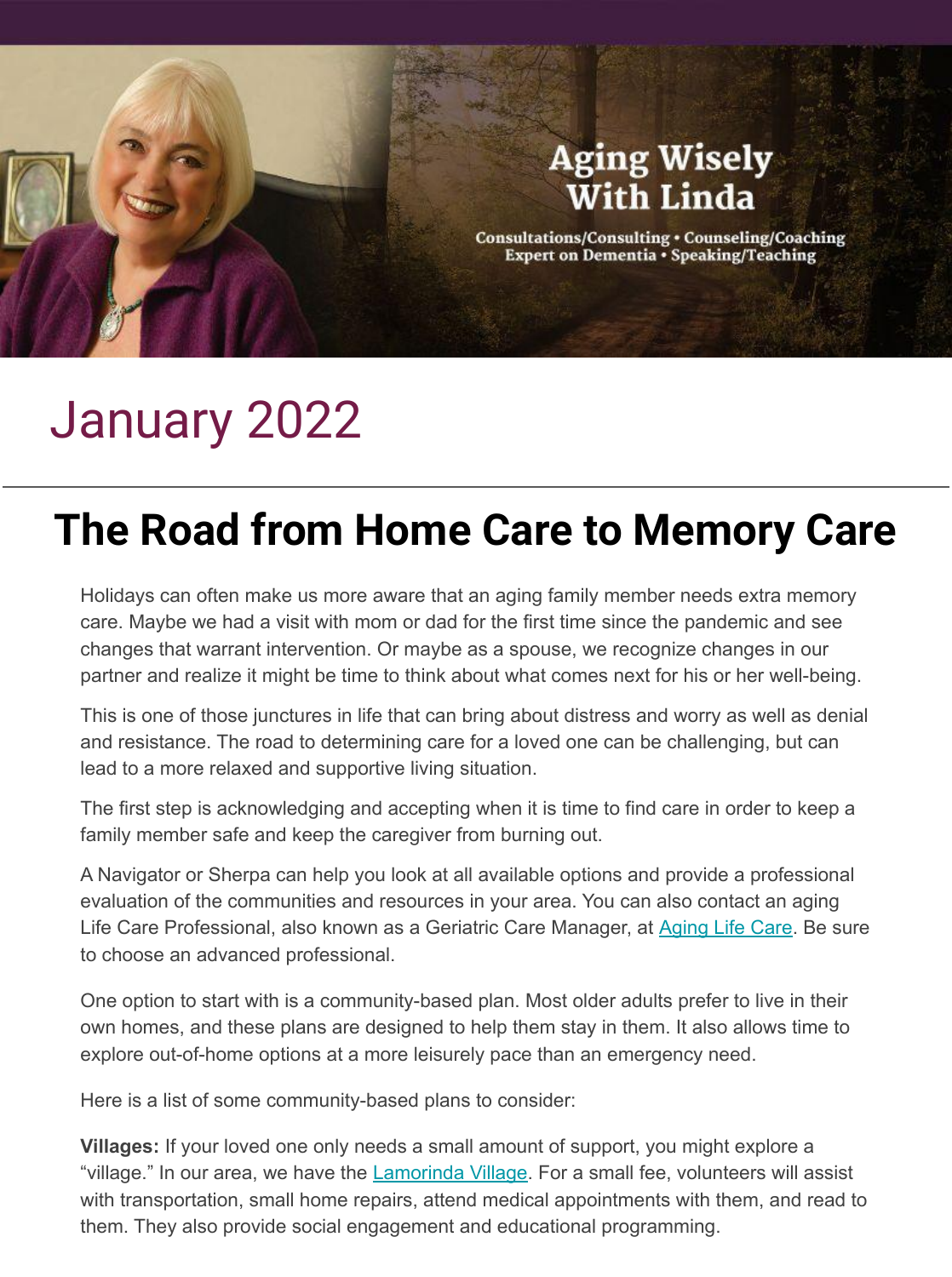

**Technology:** Options ranging from emergency response systems to sensors that relay information about the elderly family member's movements in the home to another family member can help some individuals live at home longer. There are even gadgets that will turn off stoves!

**Day Care Programs:** These are great programs to stimulate and engage those with Alzheimer's or other dementias. There are also "Adult Day Health" programs for those with more physical challenges. In our area, I can give you resources or you can call your local Area Office on Aging.

**Home Care:** When hiring someone to help in your loved one's home, I recommend only using licensed agencies. Hiring privately can cause liability issues unless you know the person you are hiring, and you are paying them legally. It might be challenging to find someone to watch them fewer than four hours a day, but not impossible. Ask for what you think you need. Some agencies will send someone for no cost to evaluate your needs.

If you are choosing a housing option, I recommend touring the options listed below well before you or your elderly family member needs it. There are many good options, but they can be overwhelming.

**Independent Living:** This choice allows your loved ones to keep their independence and privacy while enjoying services and amenities. In our area there is the Rossmoor and other senior housing. Most have a buy in and then monthly fees for the amenities.

**Continuing Care Retirement Communities:** These you buy into, and there are often at least three levels of care from independent to skilled nursing. Some have memory units, so they are appealing to couples when one has dementia, and the other is independent.